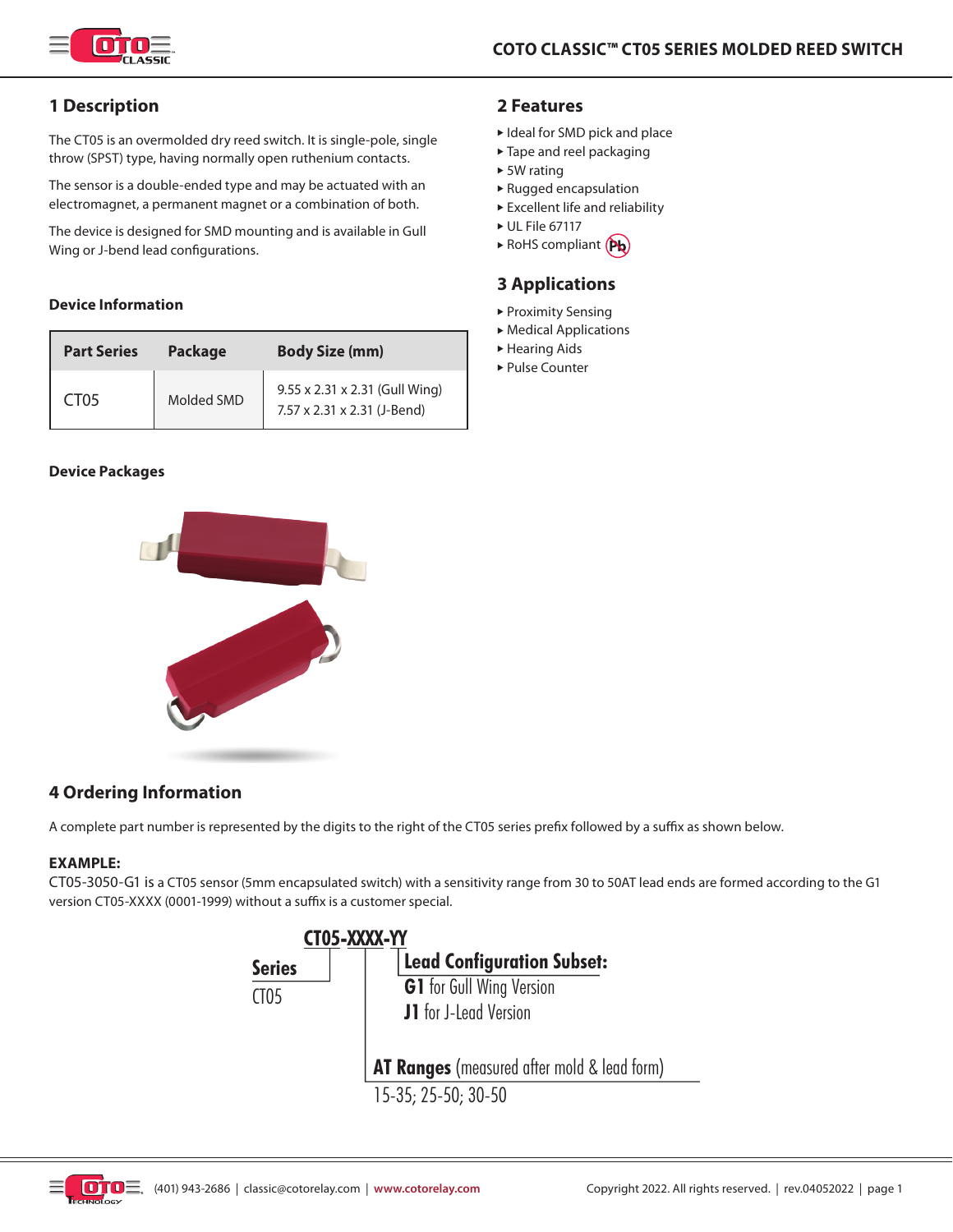

# **5 Specifications for CT05**

## **5.1 Operating / Environmental Ratings for CT05-XXXX-YY**

| <b>Parameters</b>            | <b>Units</b> | <b>Min</b> | <b>Typ</b> | <b>Max</b> |
|------------------------------|--------------|------------|------------|------------|
| <b>Operating Range</b>       | AT           | 15         |            | 50         |
| Release Range                | AT           |            |            | 49         |
| <b>Storage Temperature</b>   | $\circ$      | -40        |            | 125        |
| <b>Operating Temperature</b> | $\circ$ C    | $-40$      |            | 125        |
| <b>Vibration Resistance</b>  | G            |            | 10         |            |
| <b>Shock Resistance</b>      | G            |            | 100        |            |

#### **Notes:**

1. AT values measured using a Philips 10JK coil. 4AT ~ 1mT = 10G (Applicable only for Coto Technology AT values.)

2. Surface mount component processing temperature: 500°F(260°C). See Section 8 for Profile Recommendations.

3. Temperature measured on leads where lead exits molded package.

## **5.2 Electrical Characteristics for CT05-XXXX-YY**

| <b>Parameters</b>              | <b>Units</b>          | <b>Min</b>      | <b>Typ</b> | <b>Max</b> |
|--------------------------------|-----------------------|-----------------|------------|------------|
| <b>Switched Power</b>          | W                     |                 |            | 5          |
| Switched Voltage DC            | V                     |                 |            | 140        |
| Switched Voltage AC, RMS value | V                     |                 |            | 100        |
| Switched Current DC            | mA                    |                 |            | 350        |
| Switched Current AC, RMS value | mA                    |                 |            | 250        |
| Carry Current DC               | mA                    |                 |            | 500        |
| Breakdown Voltage              | V                     | 230             |            |            |
| Life Expectancy @ 1V, 10mA     | 10 <sup>6</sup> hours | 500             |            |            |
| Life Expectancy @ 10V, 10mA    | 10 <sup>6</sup> hours | 100             |            |            |
| <b>Contact Resistance</b>      | $m\Omega$             |                 |            | 160        |
| <b>Insulation Resistance</b>   | $M\Omega$             | 10 <sup>4</sup> |            |            |
| Dielectric Strength            | <b>VDC</b>            | 230             |            |            |

## **5.3 Operating Characteristics for CT05-XXXX-YY**

| <b>Part Number</b> | <b>Parameters</b>                       | <b>Units</b> | Min | Typ | <b>Max</b> |
|--------------------|-----------------------------------------|--------------|-----|-----|------------|
| CT05-1535-YY       | <b>Operating Range</b><br>Release Range | AT<br>AT     |     |     | 35<br>34   |
| CT05-2550-YY       | <b>Operating Range</b><br>Release Range | AT<br>AT     | 25  |     | 50<br>49   |
| CT05-3050-YY       | <b>Operating Range</b><br>Release Range | AT<br>AT     | 30  |     | 50<br>49   |

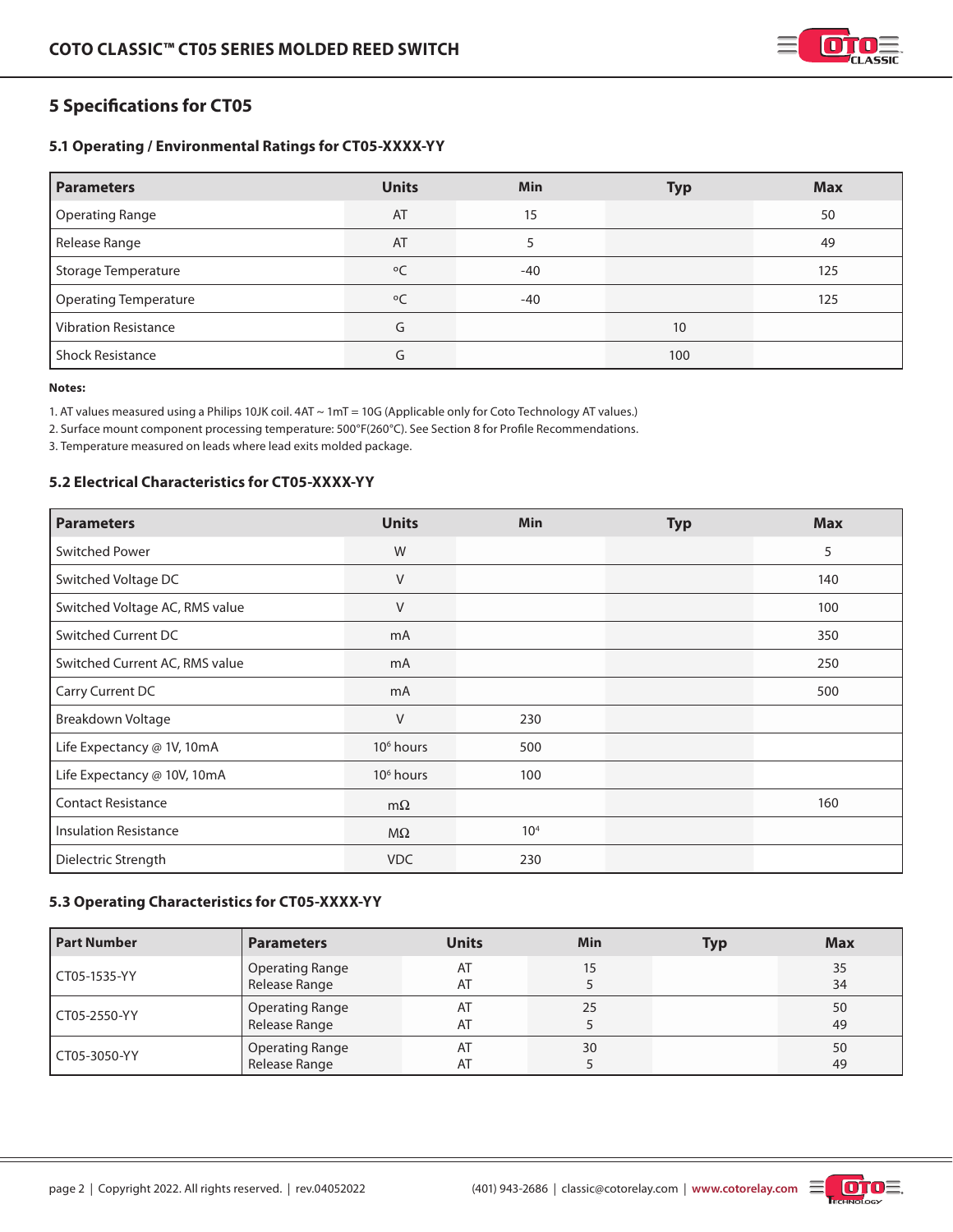

# **6 Device Package Details** *Inches (Millimeters)*

## **6.1 CT05-XXXX-G1 6.2 CT05-XXXX-J1**





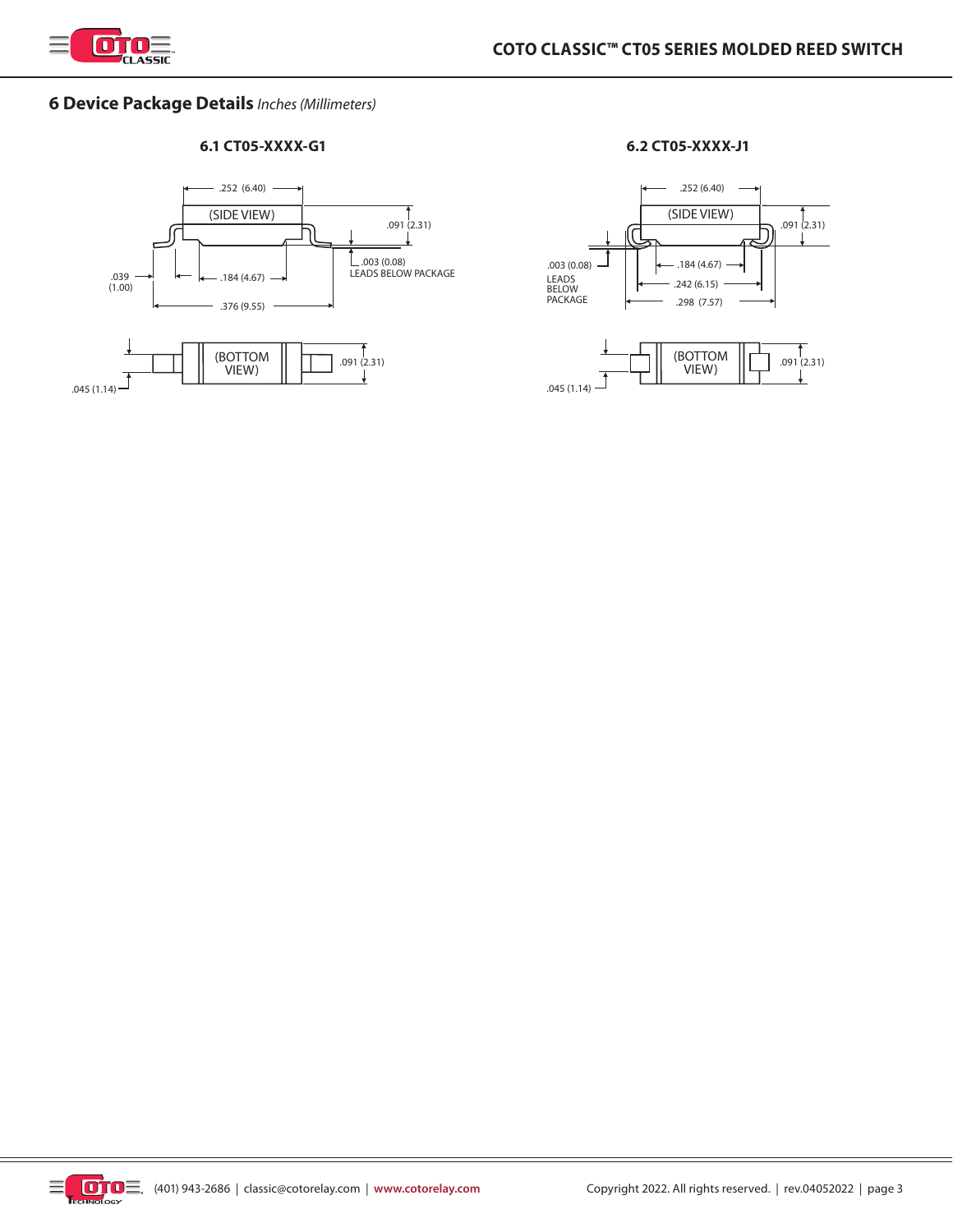

# **7 CT05 Reel & Carrier Tape Packaging**



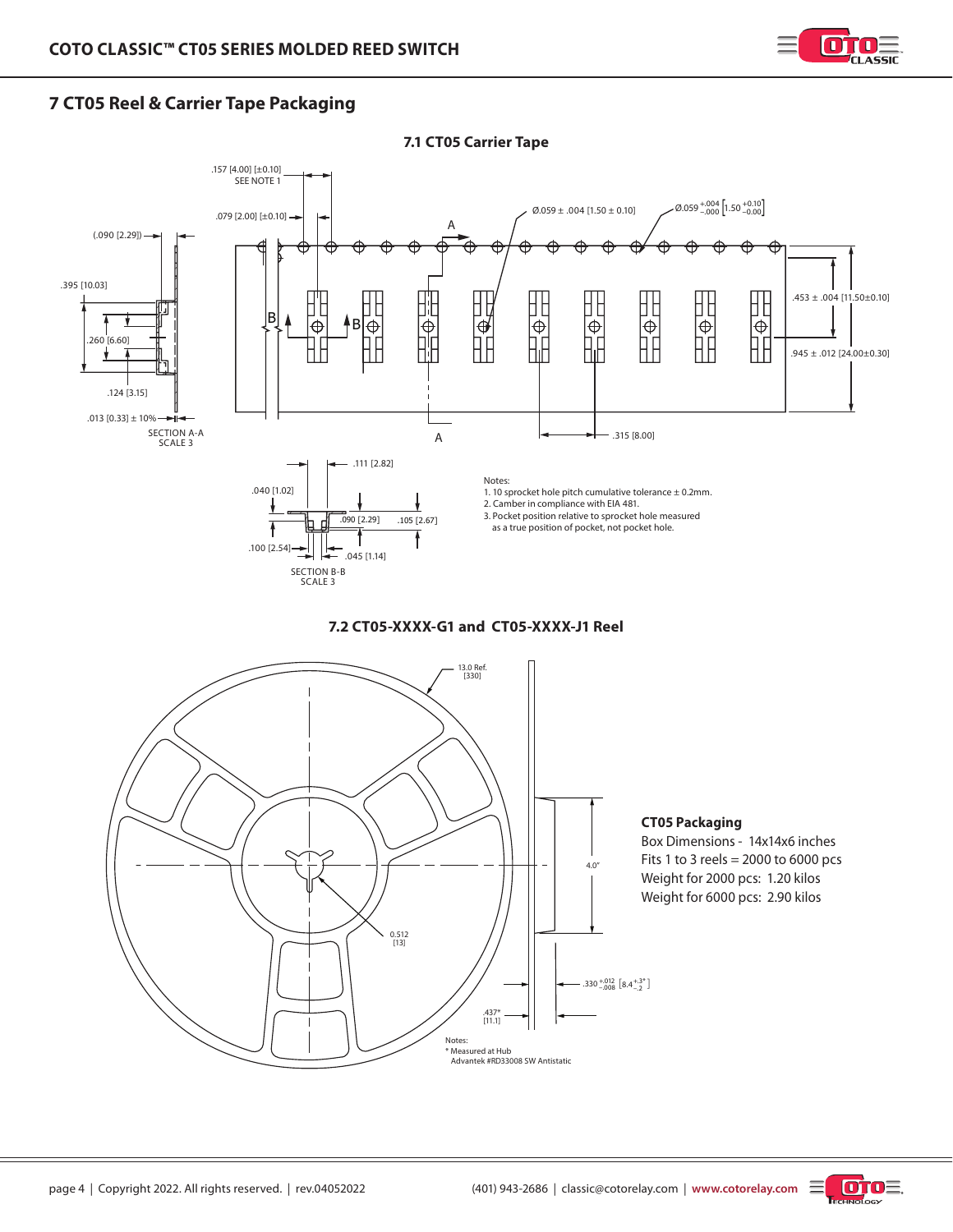

# **8 Recommended Reflow Profile SAC Alloy**



# **9 Recommended Pad Layouts for SMD Reed Switches**

| <b>Model</b> | Lead Type | Fig.# | Dim. A     | Dim. B    | Dim.C     | Dim.D     |
|--------------|-----------|-------|------------|-----------|-----------|-----------|
| CT05         |           |       | .424/10.76 | .242/6.14 | .091/2.31 | .057/1.45 |
| CT05         |           |       | .330/8.38  | 168/4.27  | .081/2.06 | .057/1.45 |

(Dimensions in Inches/Millimeters)



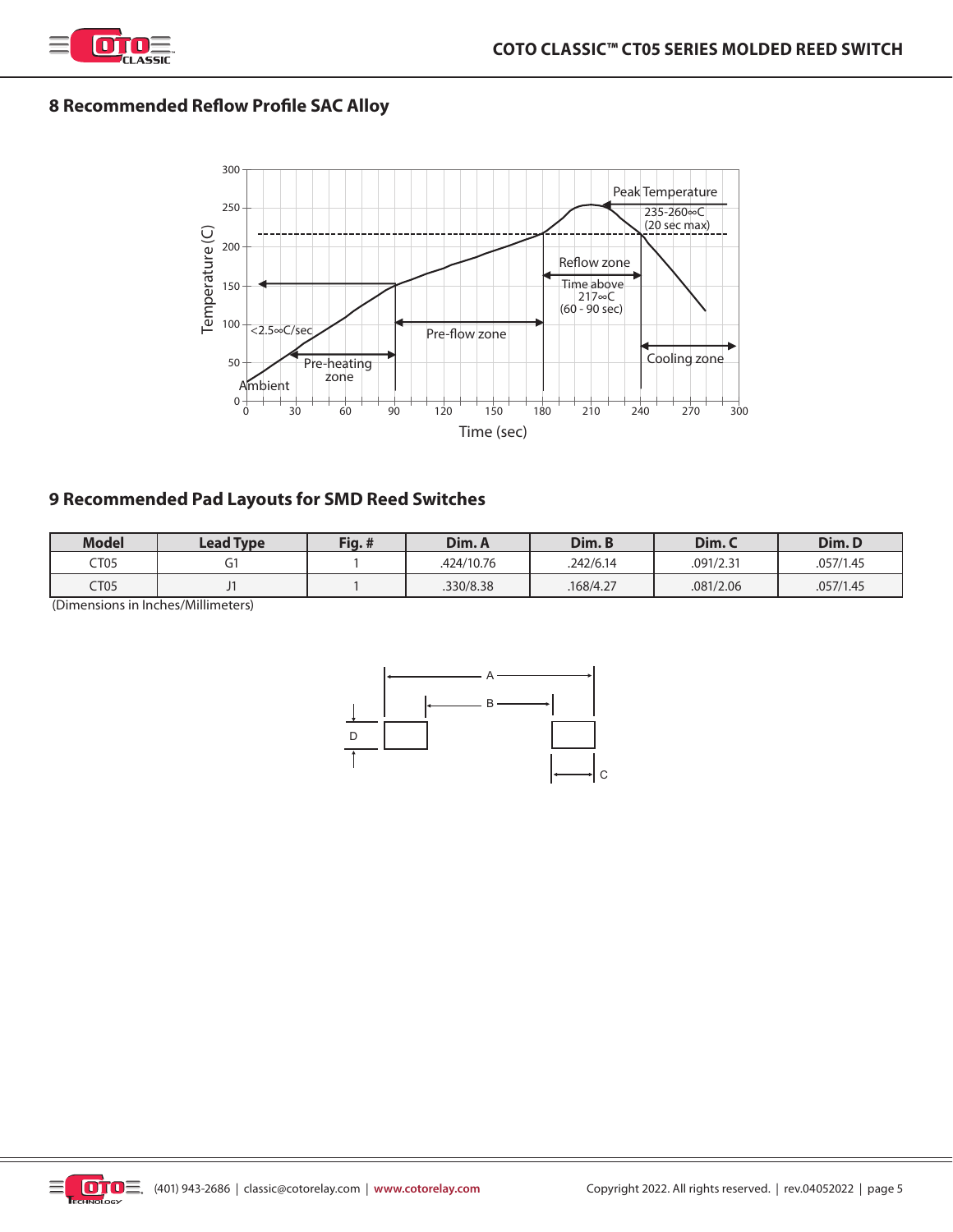

# **10 Glossary of Terms**

**Dry-Reed Switch:** A dry-reed switch is an assembly containing ferromagnetic contact blades, hermetically sealed in a glass envelope and operated by an externally-generated magnetic field, e.g., that from an actuating coil.

**Operate Value:** The ampere turn value at which normally-open contacts close. Lower value reflects higher sensitivity.

**Operate Time:** The operate time is the time between the instant of application of a magnetic field to a dry-reed switch and the instant of the first physical closing of this switch. The operate time does not include bounce time.

**Release Value:** The ampere turn value at which normally-open contacts, held closed by a magnetic field, will reopen as field strength is reduced.

**Release Time:** The release time is the time between the instant of removal of an applied magnetic field to a dry-reed switch and the instant of the first physical opening of this switch. The release time does not include bounce time.

**Bounce:** Bounce is a momentary opening of a switch after initial closing, or a momentary closing after initial opening.

**Bounce Time:** The bounce time is the interval of time between the instant of initial closing (or opening) and the instant of final closing (or opening) of the dry-reed switch.

**Dry-Reed Switch Contact Resistance:** The dry-reed switch contact resistance is the resistance of the dry-reed switch under specified conditions of measurement.

**Saturate Value:** The saturate value is defined as the value of the applied magnetic field at which the dry-reed switch is unaffected by further increase of the applied magnetic field.

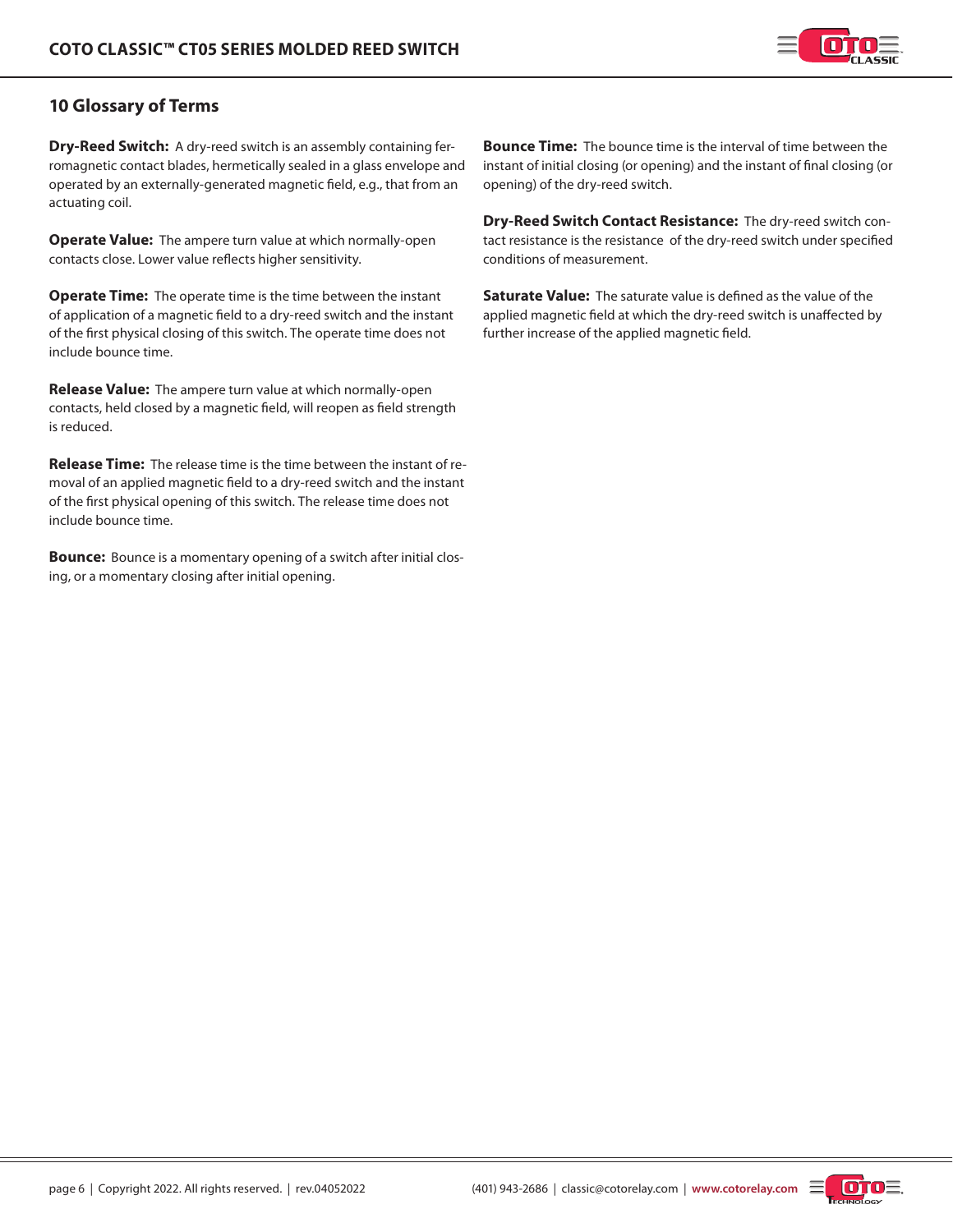

# **11 Reed Switch Characteristics**

#### **Operate and Release Values**

Operate and release values are dependent on the measuring coil, the rate of energization (0.1 AT/ms), the detection of the operate (closing) and the release (opening) moment, the position of the measuring coil relative to the earth's magnetic field and on the environmental conditions.

#### **Operate and Release Times**

The operate and release times are dependent mostly on the energization and de-energization rate. They are proportional to the R/L time of the coil. Operate time is inversely proportional to the ratio of energization to operate value. Release time is proportional to the ratio of energization to release value.

#### **Bounce Time**

The bounce time is almost independent of the energization, however, a high energization gives a somewhat shorter bounce time. The bounce time is dependent on the current to be switched; above approximately 100 mA the bounce time is almost zero.

#### **Contact Resistance**

The contact resistance is dependent on the wire composition, wire diameter, energization and contact layer. The published contact resistance is measured with an open contact voltage of 20 mV and a current through the closed contacts of 10 mA, using the 4-point method (Kelvin method). Distance between measuring points for all switch types is 41 mm.

#### **Breakdown Voltage**

The breakdown voltage depends on the gap between the contact blades, kind of gas filling, gas pressure, material of the contact layer and the availability of free electrons in the gas. The first three items are set by the design of a particular reed switch. The last item is very dependent on ambient conditions. Therefore minimum values are given in the published data.

#### **Insulation Resistance**

The insulation resistance is dependent on the condition of the inside of the glass envelope and on the environment, e.g. relative humidity, conducting layers on the outside of the glass envelope.

#### **Life Expectancy**

The life of a dry-reed switch is influenced by the contact layer, the mechanical characteristics of the reed switch blade, the load, the load circuit parameters and the applied magnetic field. The contact layer and the blade characteristics are determined by the manufacturer. Load, load circuit parameters and magnetic field are determined by the user. The load should be within the maximum published values. The load circuit parameters (wiring capacitance and inductance), should be kept as low as possible and the applied magnetic field must be stronger than necessary for obtaining the maximum operate value.

**Remark:** Due to the influence of the load circuit on contact resistance and sticking, and also the influence of the applied magnetic field and used coil or magnet, life-test information can only be compared when it is the result of testing under exactly the same conditions (test equipment).

#### **Coils:**

The electrical characteristics are measured using either the NARM1 coil or the 10JK coil. Using another coil may change these characteristics. The measuring method e.g. speed, detection and the position of the coil with respect to the earth's magnetic field may also affect the characteristics. The definitions of the NARM1 coil and the 10JK coil are as follows:

10JK Coil: 10000 turns of 47 SWG single enameled copper wire on an elliptical coil former of 12.5 mm winding length.

NARM 1 Coil: 5000 turns of 46 AWG single enameled copper wire on an elliptical coil former of 10.4 mm winding length.

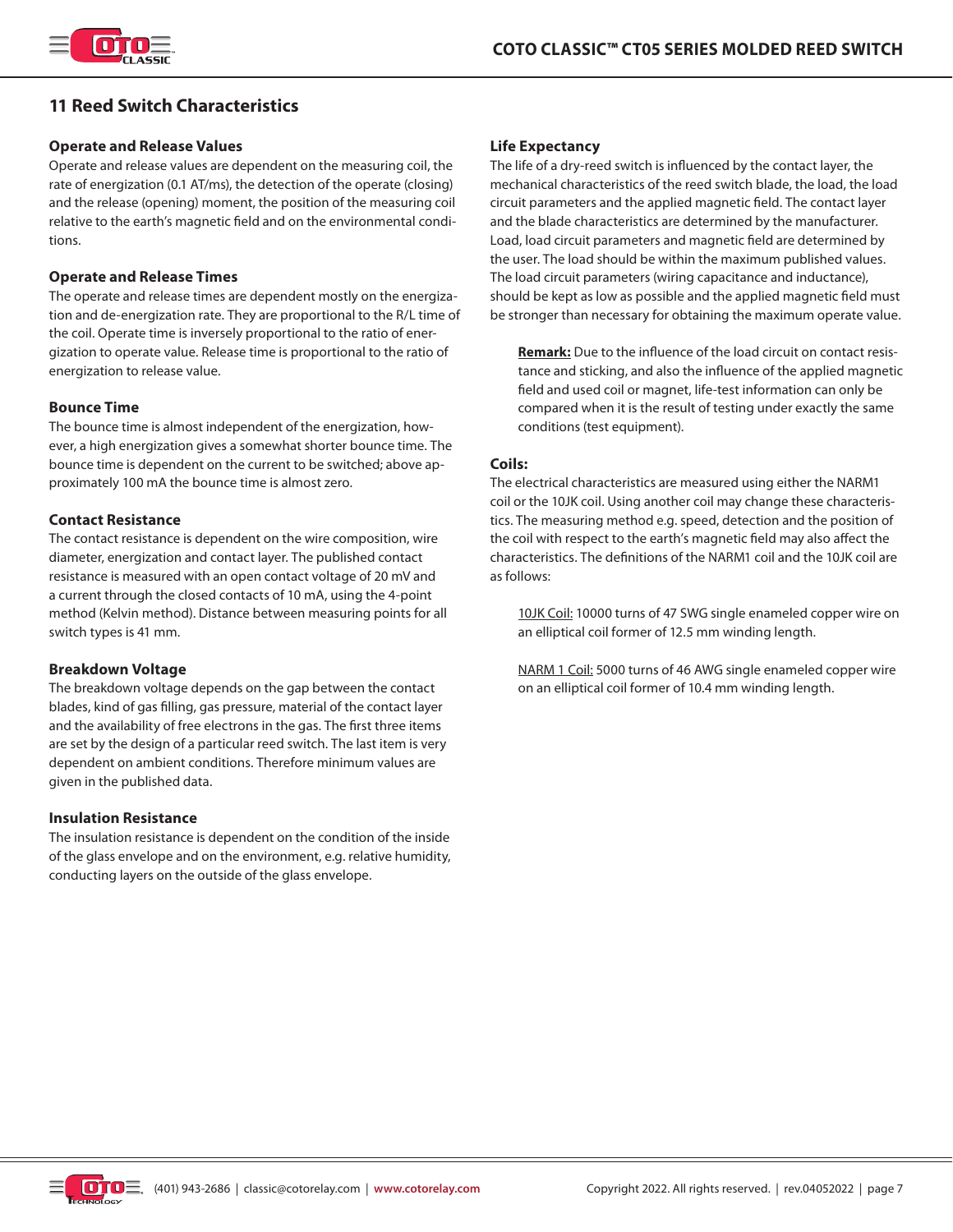

# **12 Reed Switch Operation Methods**

### **Operation Using a Coil**

Figures 12.1, 12.2 and 12.3 illustrate the various methods of operating the switch using a coil.

With the method given in Fig. 12.3, the dry-reed switch and/or permanent magnet can be placed either within or outside the coil.

## **12.1: A dry-reed switch mounted within a coil**



#### **12.2: A dry-reed switch mounted outside a coil**



## **12.3: A dry-reed switch biased by a permanent magnet and operated by a coil**



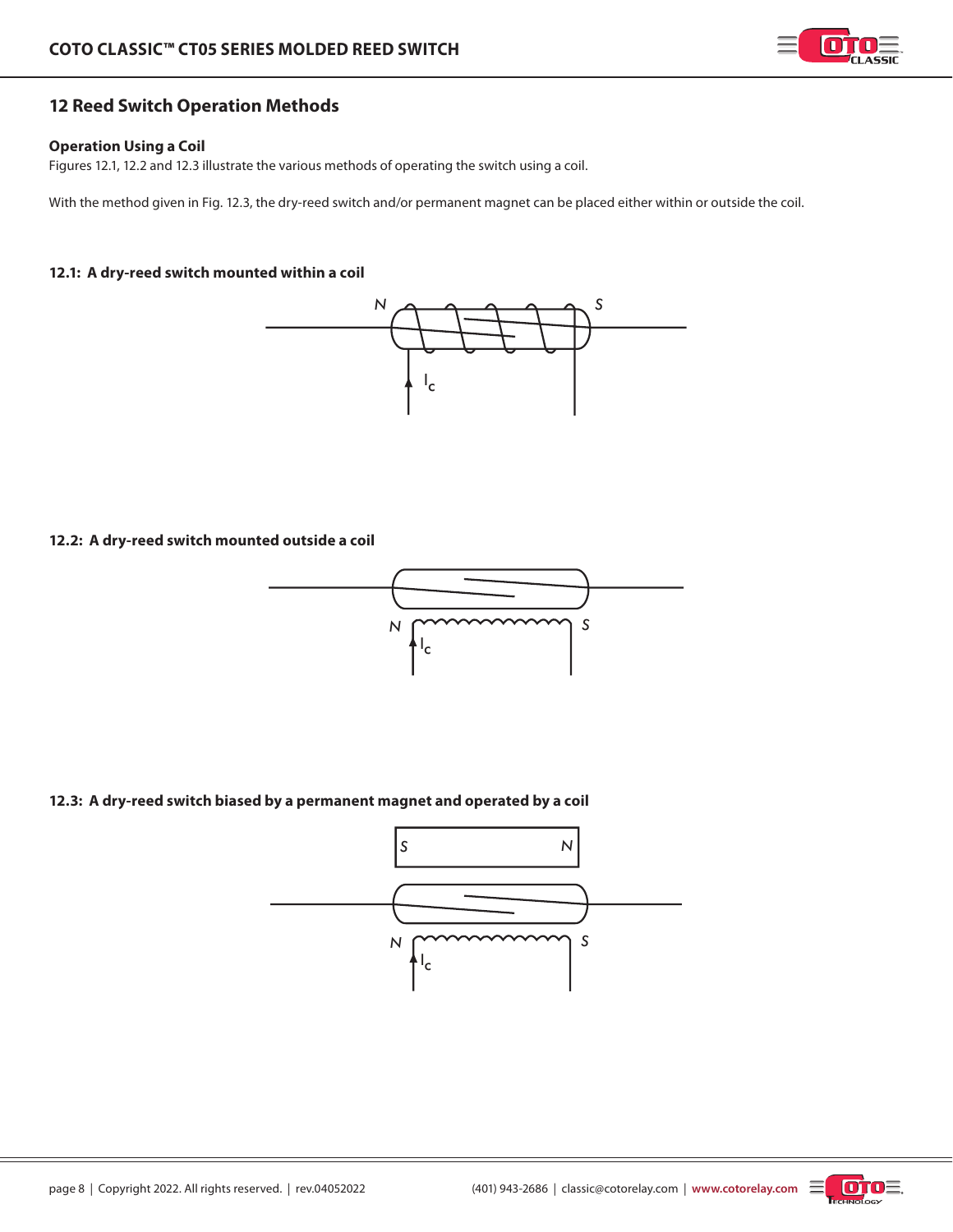

# **13 Operation Using a Permanent Magnet**

Permanent magnets are also often used to operate dry-reed switches. Figures 13.1, 13.2, 13.3 and 13.4 illustrate the various methods available.



**13.1: Movement, with the magnetic field parallel to the dry-reed switch**



**13.3: Movement, with the magnetic field perpendicular to the dry-reed switch**



**13.2: Rotational movement with a bar shaped permanent magnet**



**13.4: Rotational movement with two or more pole ring magnets**

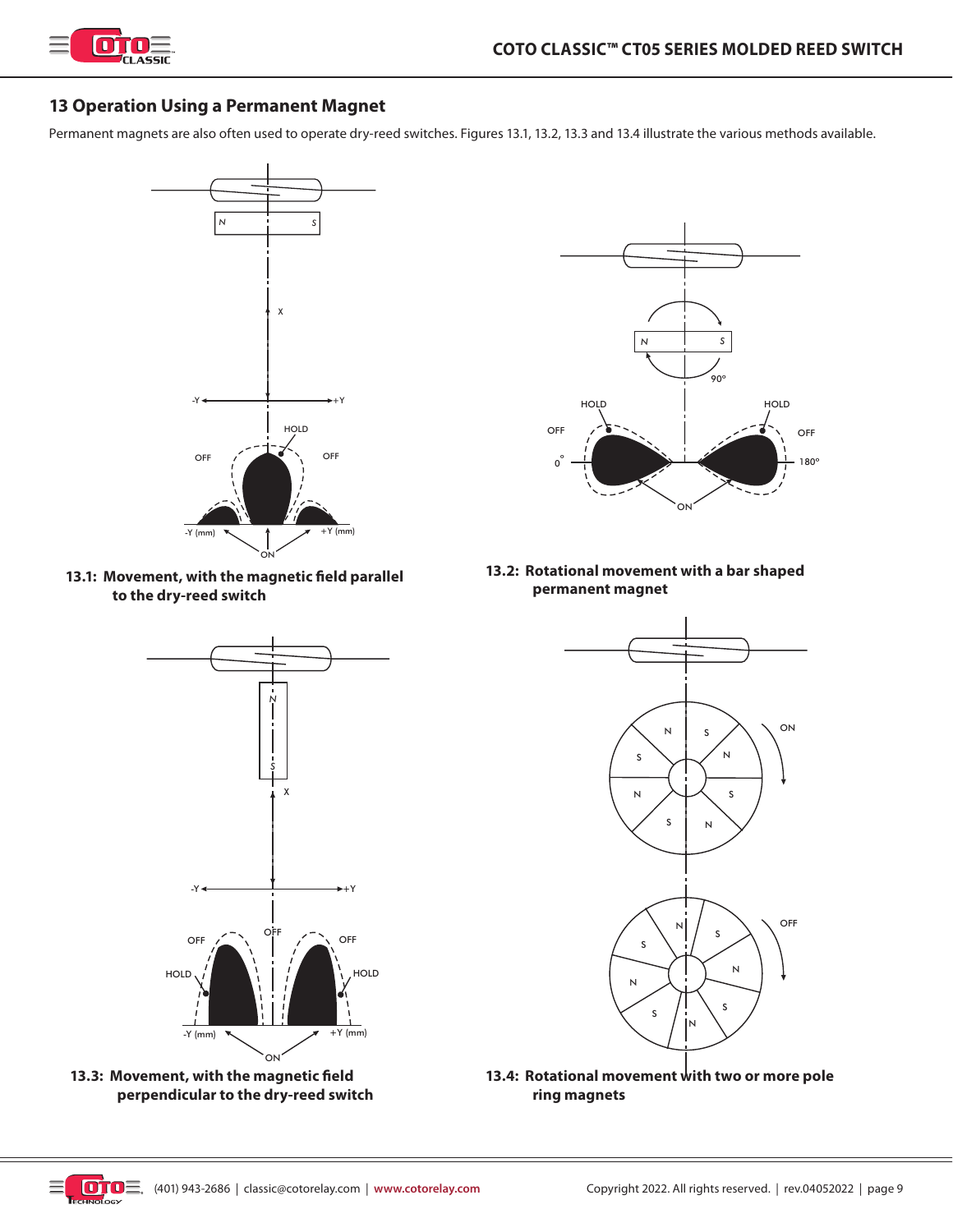

# **14 Shielding**

Ferromagnetic materials which shunt the magnetic fields may be used to shield a dry-reed switch (see Fig. 14.1).

## **14.1: Shielding a magnetically operated switch**



# **15 Magnetic Application**

There are many applications for dry-reed switches used in combination with a permanent magnet. Figure 15.1 shows the relationship between the Gauss values of a permanent magnet and the AT values of Coto dry-reed switches in the Philips Standard Coil. It enables the customer to determine which reed switch AT range can be used in combination with a specific permanent magnet. Please note that this relationship is an approximation specifically for Coto dry-reed switches only.



# **15.1: Relationship between the field strength of a permanent magnet and the ampere-turn**